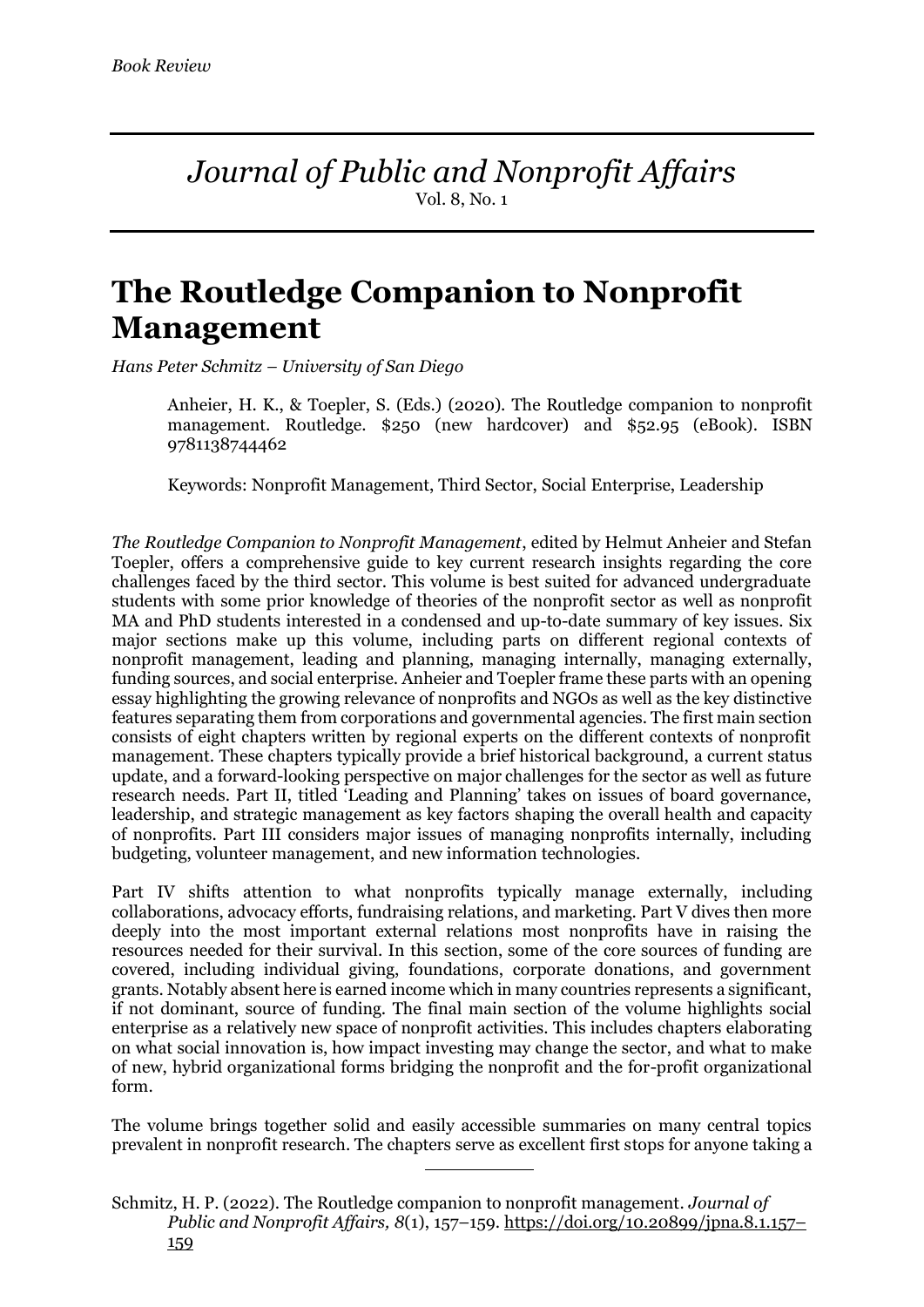closer look at a specific nonprofit issue, but also offer more seasoned researchers an opportunity to quickly update their knowledge and find new leads in the references. The social enterprise section adds a crucial part by opening up the practice and study of nonprofit management to the possibility of fundamental disruption either because societal problems are approached through new strategies (e.g., social innovation) or because the institution of the nonprofit is being complemented or replaced by new organizational forms that are funded and regulated differently than the traditional charity model. Anheier and Toepler have written elsewhere about how policies regulating the nonprofit sector are central in understanding its struggles in many industrialized countries (Anheier & Toepler, 2019), and this would have been an excellent addition as a concluding chapter reflecting on the expanding knowledge base of nonprofits across the globe. While four of the five parts of the volume highlight 'best practices' as well as 'best research' on standard nonprofit management topics, broader questions about the role of the sector in societies raised in the first part could have been picked up again in a 'lessons learned' conclusion which moves us beyond the introductory essay. This is particularly important because managing nonprofits constantly raises broader issues of purpose and legitimacy, which do not arise in the same ways for profit-focused businesses or elected governments. As Anheier and Toepler explain in the introductory essay, many nonprofits are unique, as private actors, in claiming to contribute to the public good. This means that individual organizations can survive for extended periods of time based on their missions and donor support, even if the management of the organization falls short of advancing the overall goals (Seibel, 1996). Many chapters, including those on leadership and advocacy, offer insights into why truly competent nonprofit management entails significant capacities to think generatively and regularly re-evaluate what the organization is doing (Trower, 2012).

In some ways, the disconnect between what are 'best' management practices and what makes nonprofits more likely to accomplish their lofty missions is tied to the bias of research focused strongly on nonprofit sectors in the industrialized world. This volume is no exception to that. The regional focus of Part I stands in contrast with the rest of the chapters, which often draw their primary emphasis from the nonprofit experiences in Europe and the United States. While a few chapters allude briefly to non-Western contexts (e.g., on individual giving), the book reflects the continued dominance of Northern-based research. This reveals the major challenges any author or editor faces who wants to write about issues such as 'leadership' or 'volunteer management' not only across a diverse national nonprofit sector, but across vastly different nonprofit sectors in many regions of the world. Volumes such as the one reviewed here play an important role in diversifying these perspectives and legitimating alternative views on nonprofit management as it is tied to the overall purpose of a key sector of societies.

## **Disclosure Statement**

The author declares that there are no conflicts of interest that relate to the research, authorship, or publication of this article.

## **References**

- Anheier, H., & Toepler, S. (2019). Policy neglect: The true challenge to the nonprofit sector. *Nonprofit Policy Forum*, *10*(4), 20190041. https://doi.org/10.1515/npf-2019-0041
- Seibel, W. (1996). Successful failure: An alternative view on organizational coping. *American Behavioral Scientist*, *39*(8), 1011-1024.

https://doi.org/10.1177%2F0002764296039008006

Trower, C. (2012). The practitioner's guide to governance as leadership: Building highperforming nonprofit boards. Jossey-Bass.